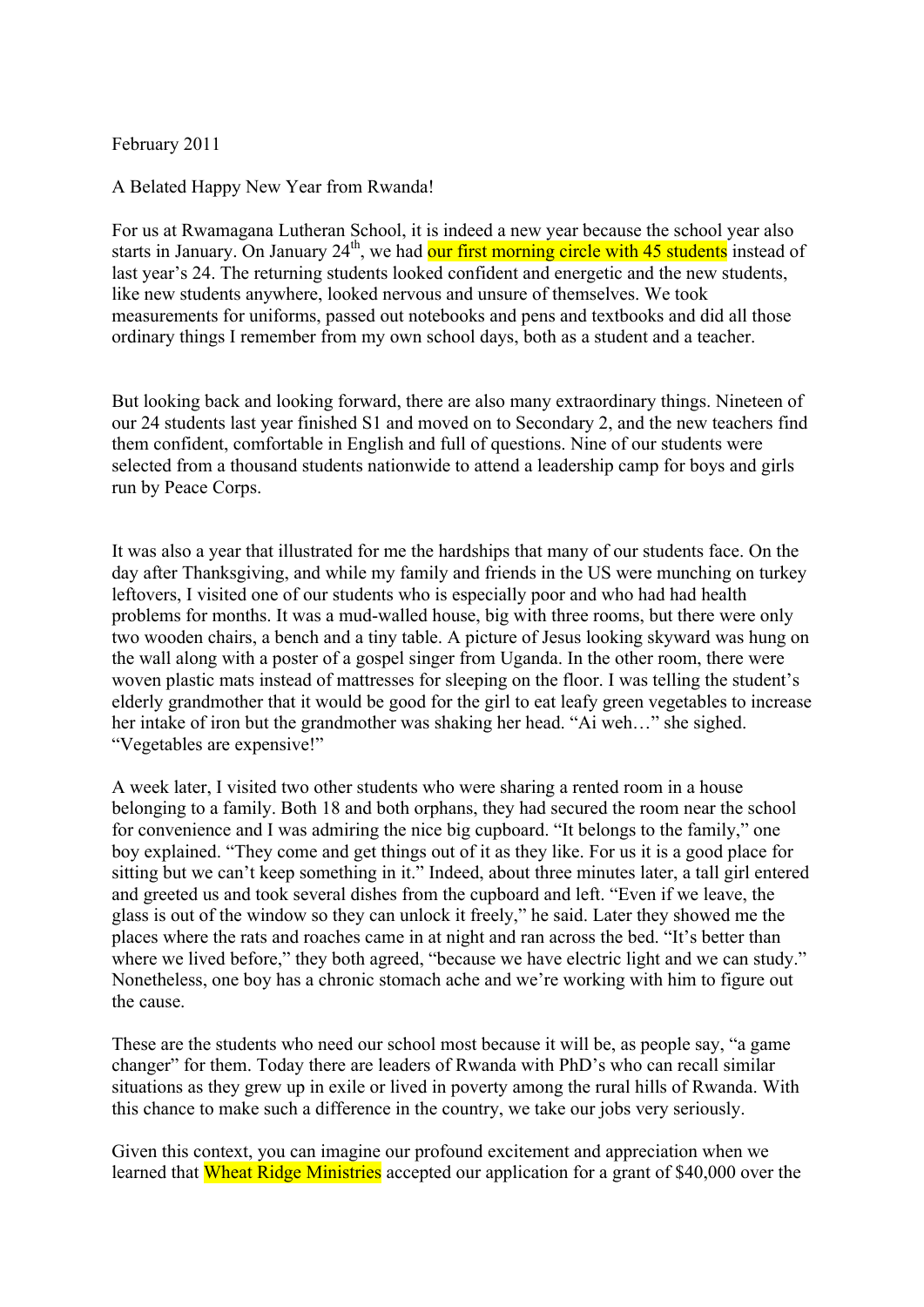next three years! Wheat Ridge helps start-up ministries in the US and abroad with a variety of health-related needs and this grant is helping us to purchase sorely needed kitchen equipment, garden tools and supplies. It is also funding the construction of our biogas digester (it will provide methane gas for heating water, cooking and science lab) and at Christmas time, we purchased our first 20 chickens that will help us to provide better protein and possible income generation. Finally, the grant will help us fund volunteer Melissa Roussin to advise our girls' sports club, helping girls to learn about fitness, nutrition and STD's as well as to help them build confidence and self-esteem. We've seen that girls who are shy and don't ask questions fall far behind in their studies, so confidence is critical for their success.

We had other good news too: the **Rotary Club** of Gasabo joined forces with Rotary Clubs in Santa Rosa, CA and elsewhere to grant us \$24,000 to fund construction of ten latrines, a second water tank and the purchase of our first cow. Since we currently have 51 people using two latrines and we've already experienced two dry periods with our first water tank, we are also very thankful to Rotary!

## So what does 2011 portend?

We renovated a small house that was left on site to board 12 girls and another 7 boys are staying in an empty classroom, all with an eye toward eventually building a dormitory so we can attract paying students to help support those who are attending locally. I'm happy to report that both the girl who was malnourished and the two boys who were renting the room are now staying in our temporary quarters. Even though there are many challenges for them staying on campus (the outdoor bath stall for the boys being one of the main ones), they are thrilled to be in a more stable situation that can encourage them to study than where they were before. In fact, despite the extremely basic conditions (no running water and latrines 160 meters away at night), we had a long line of students begging to stay in the "dorm" because those that live with step-families rarely get an opportunity to study at home.

Our teacher Mr. Muhire attended a two-day training on a no-till farming method called "Farming God's Way" which is seeing significant success in southern Africa. We are excited to test this way of carefully stewarding God's gifts of seeds, labor, fertilizer and time and the way it encourages farmers and gardeners to reduce soil erosion and wastage. It is the beginning of our focus on sustainability in our curriculum and in our activities.

We've already had international visitors in 2011: Kumiko Tsuda and Rie Inoue of HarvesTime - Japan came to teach interested Rwandans about making paper from banana plant fiber. Since Rwandans throw away tons of this part of the banana plant every year, it has interesting potential. Church members and students both expressed interest in developing this project further and it is just one example of the ways we are cooperating with the wider community.

We're also very excited because the Sierra Pacific Synod youth who came to visit us last year have now invited ten youth in the Lutheran Church of Rwanda to come and visit them in California in July. Thanks to the same grant that helped them travel last year, this group, including four students from our school, will be able to further that relationship and build a deeper understanding of how to do community development and youth ministry. It is truly creating a cross-cultural bridge between our two groups!